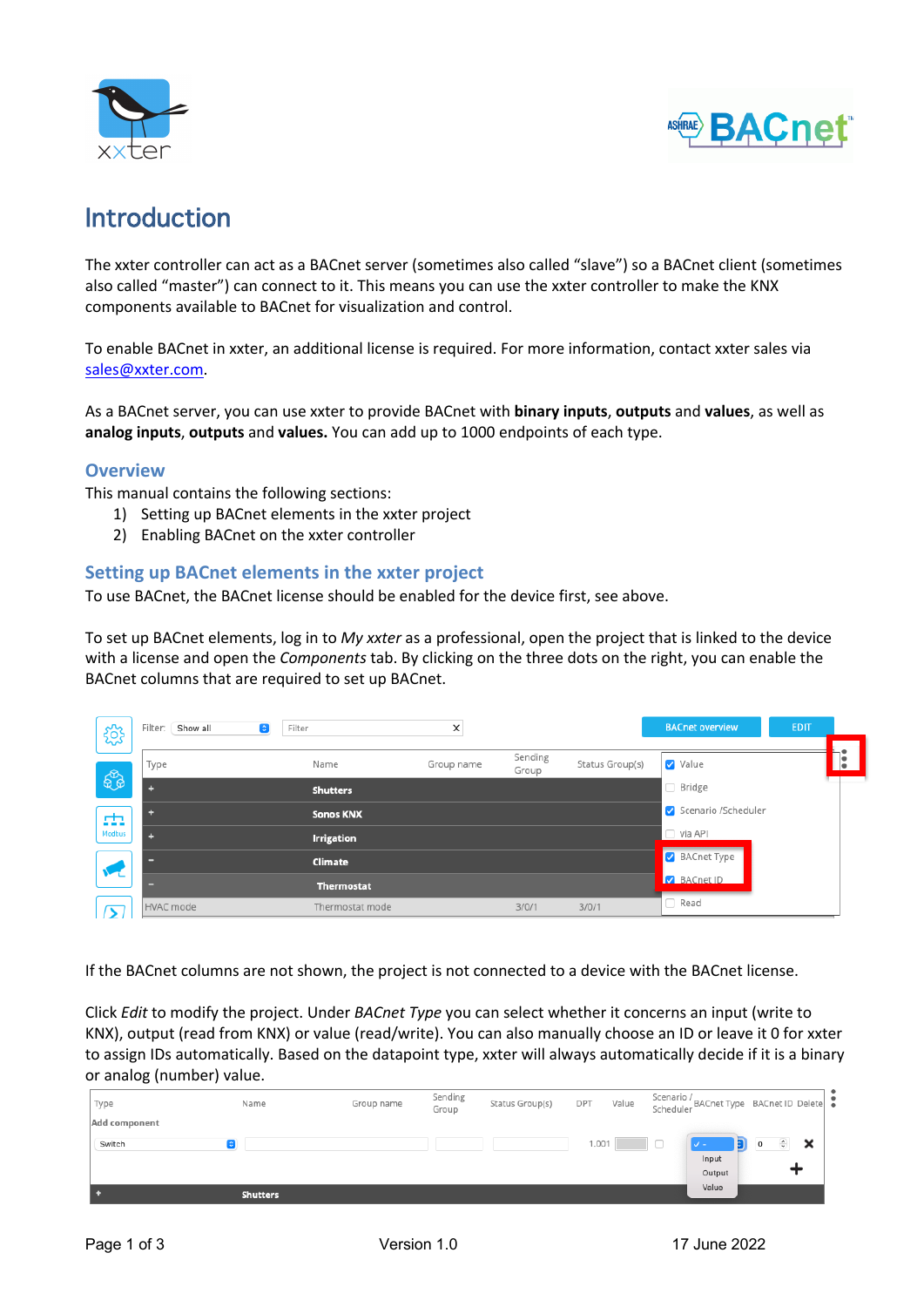



### Editing the BACnet values for a project could look like this:

| Filter: Show all<br>$\bullet$ | Filter                               | $\times$   |                  |                        |         | <b>CANCEL</b> |                         | <b>SAVE</b>                  |                      |                             |                           |
|-------------------------------|--------------------------------------|------------|------------------|------------------------|---------|---------------|-------------------------|------------------------------|----------------------|-----------------------------|---------------------------|
| Type                          | Name                                 | Group name | Sending<br>Group | Status Group(s)        | DPT     | Value         | Scenario /<br>Scheduler | BACnet Type BACnet ID Delete |                      |                             |                           |
| Add component                 |                                      |            |                  |                        |         |               |                         |                              |                      |                             |                           |
| Switch                        | $\hat{\mathbf{c}}$                   |            |                  |                        | 1.001   |               | □                       | $\sim$                       | $\bullet$<br>$\circ$ | $\frac{1}{2}$               | ×                         |
|                               |                                      |            |                  |                        |         |               |                         |                              |                      |                             |                           |
|                               | Climate                              |            |                  |                        |         |               |                         |                              |                      |                             |                           |
|                               | <b>Thermostat</b>                    |            |                  |                        |         |               |                         |                              |                      |                             |                           |
| HVAC mode                     | Θ<br>Thermostat mode                 |            | 3/0/1            | 3/0/1                  | 20.102  |               | $\blacksquare$          | $\overline{\phantom{a}}$     | $\bullet$<br>0       | $\hat{\cdot}$               | ×                         |
| Temperature                   | Current temperature<br>e             |            |                  | 3/0/0                  | 9.001   |               |                         | Output <b>C</b>              | $\circ$              | $\hat{\cdot}$               | $\boldsymbol{\mathsf{x}}$ |
| Temperature                   | Temperature set<br>Θ                 |            | 3/0/2            | 3/0/2                  | 9.001   |               | ø                       | Value                        | $\circ$<br>$\bullet$ | $\hat{\cdot}$               | ×                         |
| ۰                             | <b>System values</b>                 |            |                  |                        |         |               |                         |                              |                      |                             |                           |
|                               | <b>Lighting</b>                      |            |                  |                        |         |               |                         |                              |                      |                             |                           |
|                               | <b>Controls</b>                      |            |                  |                        |         |               |                         |                              |                      |                             |                           |
| Bit value                     | Θ<br>Presence detection corridor     |            |                  | 1/1/3                  |         | 1.001         |                         | Output <b>C</b>              | $\circ$              | $\hat{\boldsymbol{\cdot} }$ | ×                         |
| Bit value                     | Presence detection main hall<br>Θ    |            |                  | 1/1/2                  |         | 1.001         |                         | Output <b>8</b>              | $\circ$              | $\hat{\cdot}$               | ×                         |
| Dimmer                        | $\bullet$<br>Conference room         |            | 2/0/101          | 2/0/101, 2/1/101       | 5.001   |               | $\blacksquare$          | Value                        | $\circ$<br>$\bullet$ | $\hat{\cdot}$               | $\boldsymbol{\mathsf{x}}$ |
|                               | Switching (optional)                 |            | 1/0/101          | 1/0/101, 1/1/101       | 1.001   |               |                         | Value                        | G                    | $\hat{\cdot}$<br>$\circ$    |                           |
|                               | Color temperature (K) (optional)     |            |                  |                        | 7.600   |               |                         | $\overline{\phantom{a}}$     | $\bullet$            | $\hat{\cdot}$<br>$\circ$    |                           |
| Scenario                      | $\bullet$<br>Default lights scenario |            |                  | 3/3/0                  | 5.100 1 |               | o                       | Input                        | a<br>$\circ$         | $\frac{\epsilon}{2}$        | $\boldsymbol{\mathsf{x}}$ |
| Switch                        | G<br>Lights corridor                 |            | 1/0/1            | 0/0/1, 0/2/1, 1/0/1, 1 | 1.001   |               | $\overline{a}$          | Value                        | Θ<br>$\circ$         | $\hat{\cdot}$               | ×                         |
|                               |                                      |            |                  |                        |         |               |                         |                              |                      |                             |                           |
|                               |                                      |            |                  |                        |         |               | ø                       |                              |                      |                             |                           |

Once you have completed the configuration, press *Save*. To create an overview of all the elements that you have made available through xxter, press the *BACnet overview* button.

**BACnet overview** 

This will provide an overview like this, which you can use to configure the BACnet client:

| Nr             | Name                         | Unit |  |  |  |  |  |  |
|----------------|------------------------------|------|--|--|--|--|--|--|
|                | <b>Binary output</b>         |      |  |  |  |  |  |  |
| 1              | Presence detection main hall |      |  |  |  |  |  |  |
| 2              | Presence detection corridor  |      |  |  |  |  |  |  |
|                | <b>Binary value</b>          |      |  |  |  |  |  |  |
| 1              | Lights main hall             |      |  |  |  |  |  |  |
| 2              | Lights corridor              |      |  |  |  |  |  |  |
| 3              | Conference room - Switching  |      |  |  |  |  |  |  |
|                | Analoge input                |      |  |  |  |  |  |  |
|                | Default lights scenario      |      |  |  |  |  |  |  |
| Analoge output |                              |      |  |  |  |  |  |  |
|                | Current temperature          | °C   |  |  |  |  |  |  |
| Analoge value  |                              |      |  |  |  |  |  |  |
| 1              | Conference room              | %    |  |  |  |  |  |  |
| 2              | Temperature set              | °C   |  |  |  |  |  |  |